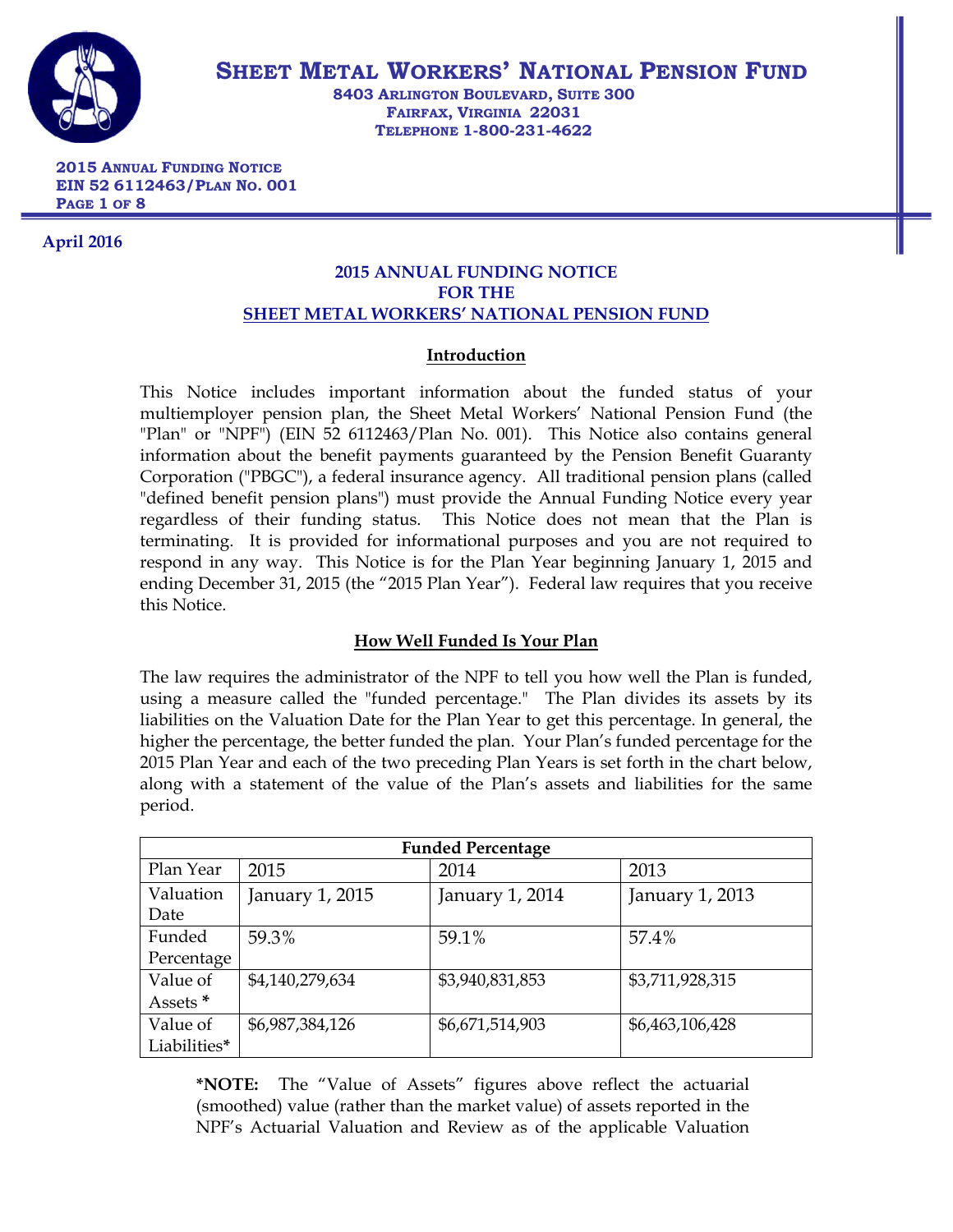#### **PAGE 2 OF 8**

Date. The "market value" of assets is discussed in the following section. Also, the asset values above reflect the special funding relief elected under the Preservation of Access to Care for Medicare Beneficiaries and Pension Relief Act of 2010. The "Value of Liabilities" figures above reflect the "actuarial accrued liability" reported in the NPF's Actuarial Valuation and Review as of the applicable Valuation Date.

### **Year-End Fair Market Value of Assets**

The asset values in the chart above are measured as of the Valuation Date. They also are "actuarial values." Actuarial values differ from market values in that they do not fluctuate daily based on changes in the stock or other markets. Actuarial values smooth out those fluctuations and can allow for more predictable levels of future contributions. Despite the fluctuations, market values tend to show a clearer picture of a plan's funded status at a given point in time. The asset values in the chart below are market values and are measured on the last day of the 2015 Plan Year. The chart also includes the year-end market value of the Plan's assets for each of the two preceding plan years.

| Year                          | December 31, 2015 | December 31, 2014 | December 31, 2013 |
|-------------------------------|-------------------|-------------------|-------------------|
| Ended                         |                   |                   |                   |
| Fair<br>Market<br>Value<br>οf | \$3,962,236,051** | \$3,999,233,547   | \$3,818,123,174   |
| Assets                        |                   |                   |                   |

**\*\*NOTE:** The fair market value figure for December 31, 2015 above is taken from the Plan actuary's Actuarial Certification of Plan Status as of January 1, 2016 under IRC Section 432 ("2016 Actuarial Status Certification"). As discussed in the 2016 Actuarial Status Certification, the Plan's actuary estimated the market value of assets as of January 1, 2016 based on an unaudited financial statement provided by the Plan's Fund Office. The fair market value figure may change when an audit of the Plan's December 31, 2015 financial statements is completed.

## **The Plan's Endangered Status for 2015**

Under federal pension law a plan generally will be considered to be in "endangered" status if the plan is not in critical status and, as of the beginning of the plan year, the funded percentage of the plan is less than 80 percent. A plan is in "critical" status if the funded percentage is less than 65 percent and other factors apply. A plan is in "critical and declining" status if it is in critical status and is projected to become insolvent (run out of money to pay benefits) within 15 years (or within 20 years if a special rule applies). If a pension plan enters endangered status (commonly referred to as the "yellow zone"), the trustees of the plan are required to adopt a funding improvement plan. Similarly, if a pension plan enters critical status or critical and declining status, the trustees of the plan are required to adopt a rehabilitation plan. Funding improvement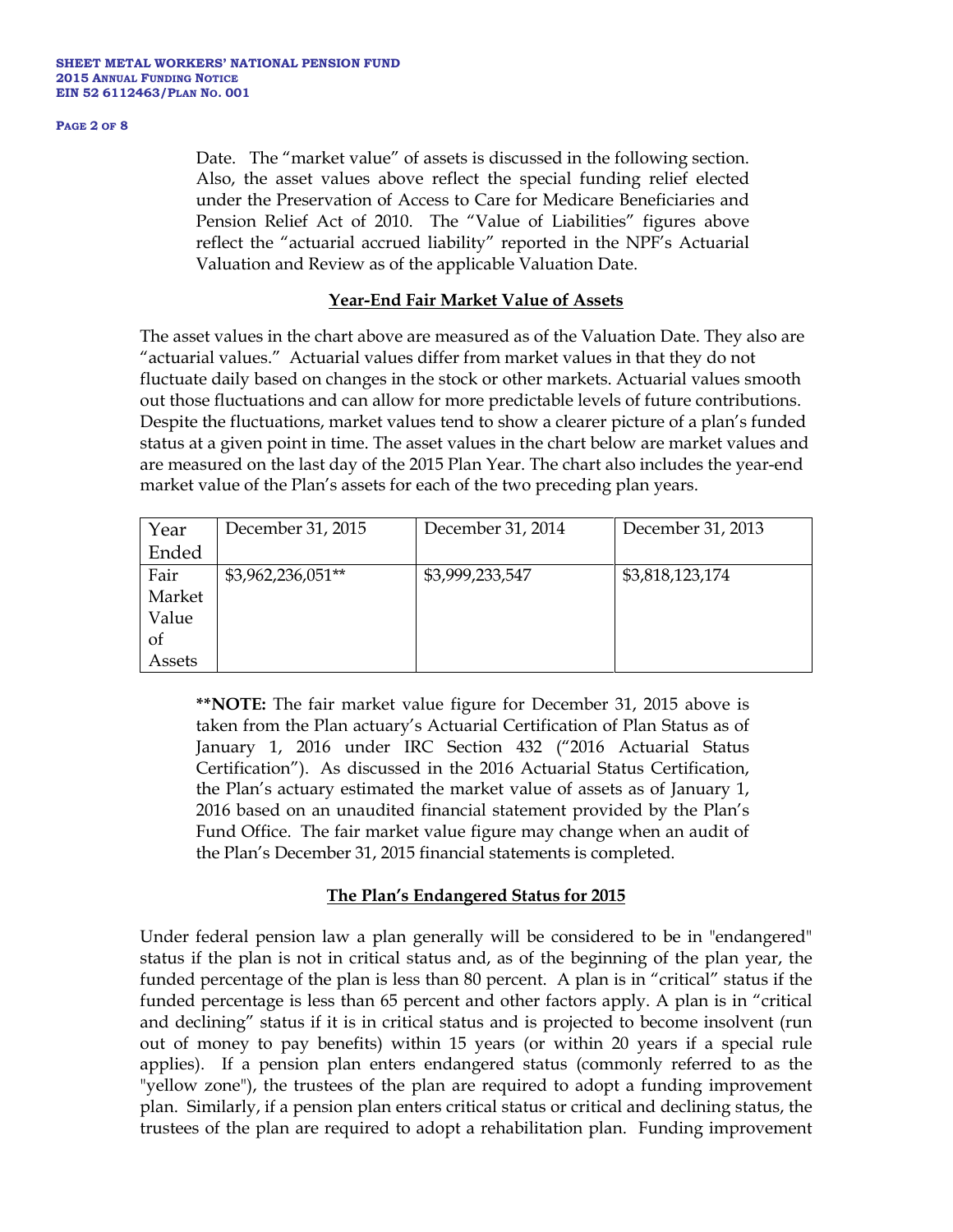#### **PAGE 3 OF 8**

and rehabilitation plans establish steps and benchmarks for pension plans to improve their funding status over a specified period of time. The plan sponsor of a plan in critical and declining status may apply for approval to amend the plan to reduce current and future payment obligations to participants and beneficiaries.

The actuary certified that the Plan was in endangered status for the 2015 Plan Year because it was not projected to have an accumulated funding deficiency for the 2015 Plan Year or any of 9 succeeding Plan Years (without regard to the use of the shortfall method but taking into account any extension of amortization periods under ERISA Section  $304(d)(1)$ , it was not projected to become insolvent for the 2015 Plan Year or any of the 30 succeeding Plan Years, and the Plan's funded percentage for 2015 was less than 80%.

In an effort to improve the Plan's funding situation, the Trustees adopted a Funding Improvement Plan and Funding Improvement Plan Schedule ("FIP Schedule"), effective March 1, 2014, and it was last updated on December 15, 2015. The purpose of the Funding Improvement Plan is to increase the Plan's funded percentage over the course of its funding improvement period, which begins on January 1, 2017 and runs through the end of 2026. The Funding Improvement Plan currently is designed so that the Plan's funded percentage at the close of the funding improvement period equals or exceeds the sum of the funded percentage as of the beginning of the 2015 Plan Year (January 1, 2015), plus 33 percent of the difference between 100 and such funded percentage (for the 2015 Plan Year). Additionally, the Funding Improvement Plan is designed to avoid an accumulated funding deficiency for the 2026 Plan Year (taking into account the Plan's extension of its amortization period under ERISA Section 304(d)(1)).

The FIP Schedule currently contains three options: (i) the Default Option; (ii) the First Alternative Option; and (iii) the Second Alternative Option. The Default Option currently requires no Contribution Rate increases (the same as the Rehabilitation Plan's Default Schedule). The First Alternative Option currently requires an annual Contribution Rate increase of 7% through 2017 (the same as under the Rehabilitation Plan's First Alternative Schedule). The Second Alternative Option currently requires an annual Contribution Rate increase of 3.5% through 2017 (the same as under the Rehabilitation Plan's Second Alternative Schedule). Of course, these Contribution Rate requirements could change in the future, when the Trustees review the Funding Improvement Plan and FIP Schedule and make any updates they deem advisable. Please note that the Options under the FIP Schedule do not have any impact on Participants who retired before 2014 (unless a Participant returns to work in Covered Employment).

Under the current FIP Schedule and the Plan Document, no Contribution Rate increases are required in order to continue accruing Normal Retirement Pension benefits under the formula in effect before the adoption of the Funding Improvement Plan (i.e., under the Plan Document's VBAR formula in effect on January 1, 2014). However, under the terms of the Plan Document, as well as the FIP Schedule, Contribution Rate increases are required to continue accruing subsidized Early Retirement Pension benefits and certain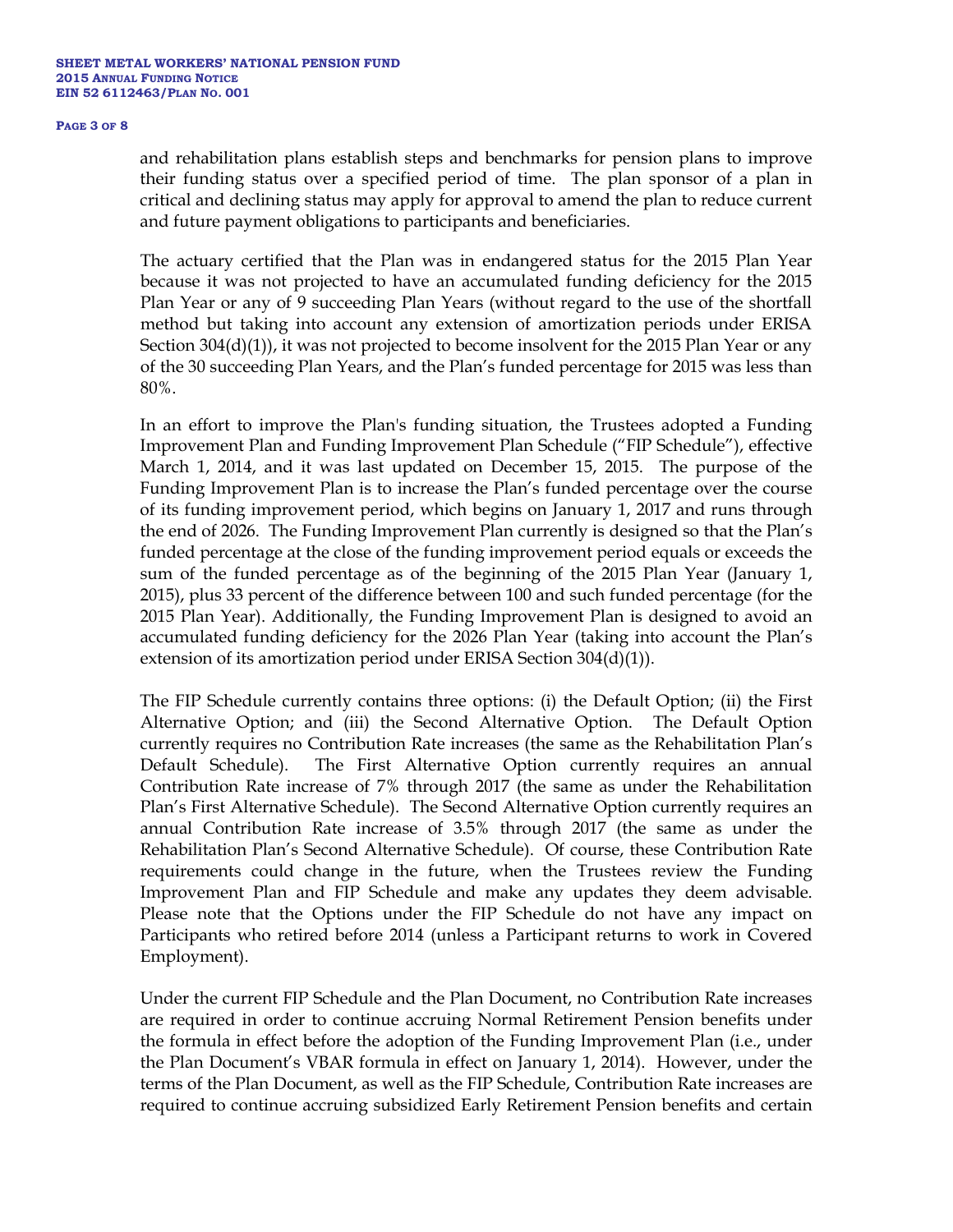#### **PAGE 4 OF 8**

benefit features.[1](#page-3-0) Specifically, a Participant must work under a classification of employment that is covered under a Collective Bargaining Agreement ("CBA"), which reflects certain Contribution Rate increases in order to earn a subsidized Early Retirement Pension benefit for the work he or she performs under that classification. First, the Participant's classification of employment must have been covered under the Rehabilitation Plan's First or Second Alternative Schedule when the Plan emerged from critical status. Second, the Participant's CBA must continue to reflect the Contribution Rate increases required under the FIP Schedule's First Alternative Option or Second Alternative Option.[2](#page-3-1) Please note that unlike the Plan's Rehabilitation Plan and Schedules, any benefit changes that occur under the terms of the Plan Document and the FIP Schedule only affect future benefit accruals (i.e., benefits earned after the date a CBA ceases to reflect a required Contribution Rate increase under the Plan Document and/or the FIP Schedule).

If a Participant works in a classification of employment that is covered by a CBA that reflects the First Alternative Option's required Contribution Rate increases, the possible types of subsidized Early Retirement Pensions that he or she may accrue (subject to all applicable eligibility requirements) are the Standard Early Retirement Pension, Special Early Retirement Pension, and, if applicable, the 55/30 Pension. If a Participant works in a classification of employment that is covered under a CBA that reflects the Second Alternative Option's required Contribution Rate increases, the only types of subsidized Early Retirement Pension benefits that he or she may accrue (subject to all applicable eligibility requirements) are the Age 62 Pension and, if applicable, the 60/30 Pension. He or she may also accrue Unsubsidized Early Retirement Pension benefits (subject to all applicable eligibility requirements).

If a Participant works in a classification of employment that is covered by a CBA that ceases to reflect the Contribution Rate increases required under the First Alternative Option (or the Rehabilitation Plan's First Alternative Schedule), he or she will cease to earn the subsidized Early Retirement Pension benefits that apply to the First Alternative Option. If the CBA instead reflects the Contribution Rate increases of the Second Alternative Option for the Participant's classification of employment, then the only types of subsidized Early Retirement Pension benefits that he or she may accrue (subject to all applicable eligibility requirements) for work under that classification are the Age 62 Pension, and, if applicable, the 60/30 Pension. He or she may also accrue an Unsubsidized Early Retirement Pension benefit (subject to all applicable eligibility requirements).

<span id="page-3-0"></span> $\frac{1}{1}$ <sup>1</sup>However, if a Participant works under a classification of employment that was subject to the additional benefit adjustments under the "No Increase Consequences" ("NIC") of the Rehabilitation Plan when the Plan was in critical status, the Early Retirement Pension benefits that he or she will continue accruing (subject to all applicable eligibility requirements) are the Unsubsidized Early Retirement Pension and the Age 62 Pension.<br><sup>2</sup>Also, for benefits accrued on and after 2014, the 60-Month Certain and the reversion (pop-up)

<span id="page-3-1"></span>features are only available if the Participant's CBA continues to reflect those required Contribution Rate increases.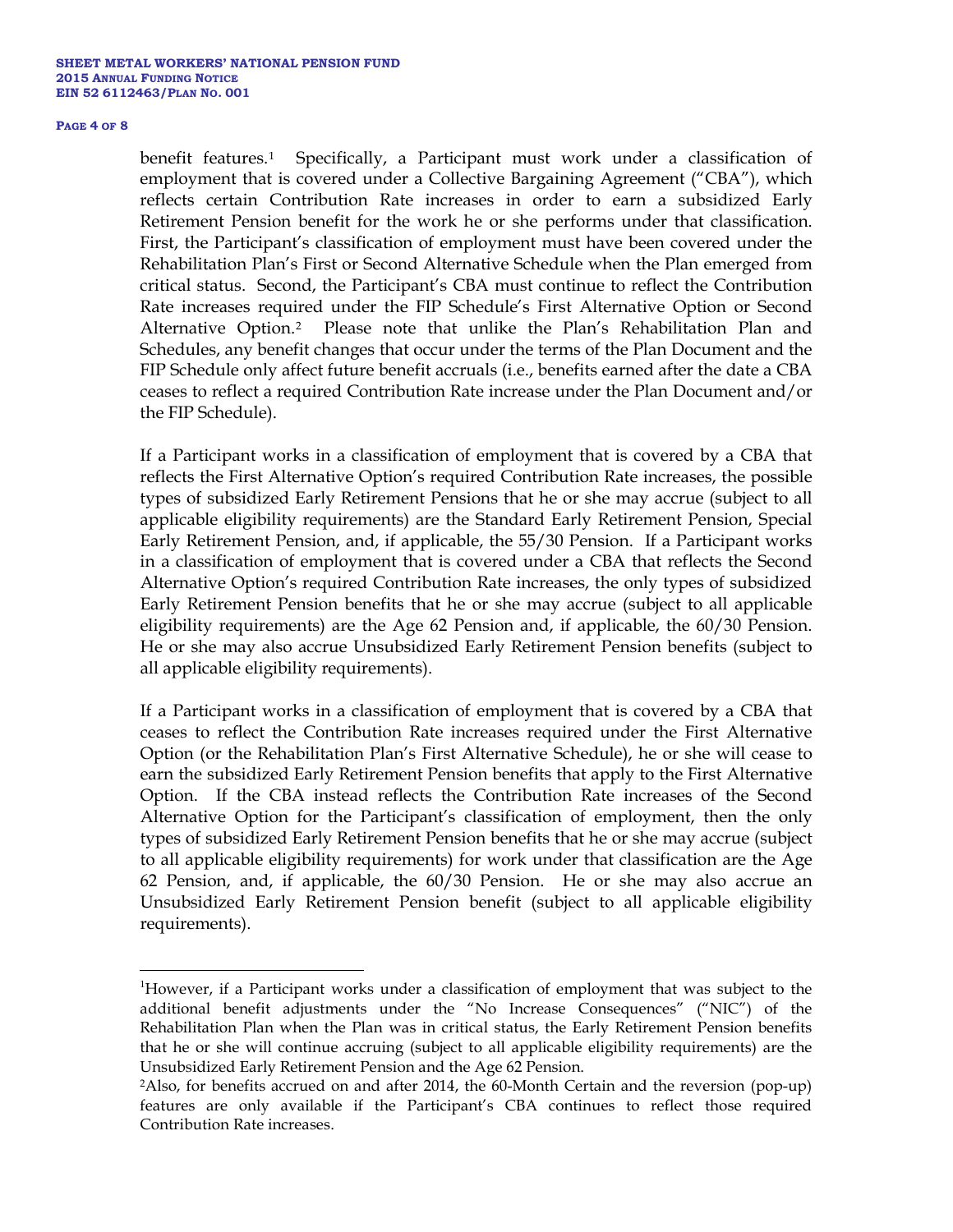#### **PAGE 5 OF 8**

 $\overline{a}$ 

If a Participant works in a classification of employment that is covered by a CBA that ceases to reflect any required Contribution Rate increases, he or she will cease accruing subsidized Early Retirement Pension benefits. After that date, the only Early Retirement Pension benefit that he or she will accrue (subject to all applicable eligibility requirements) is the Unsubsidized Early Retirement Pension benefit. Under the FIP Schedule, the Participant's classification of employment will be treated as falling under the Default Option. [3](#page-4-0)

The Trustees updated the Funding Improvement Plan and FIP Schedule in 2015. To reflect recent changes in the law, the 2015 Funding Improvement Plan provides that if a CBA that was in effect on January 1, 2014 expires, and the bargaining parties fail to adopt a FIP Schedule Option within 180 days after the date on which the CBA expired, the Trustees will implement the FIP Schedule's Default Option. If a CBA that became effective after January 1, 2014 expires, and the bargaining parties fail to adopt an updated FIP Schedule Option (to the extent an updated FIP Schedule Option is available) within 180 days after the expiration date, the Trustees will implement the applicable updated FIP Schedule Option. The updated FIP Schedule contains an additional rule for any CBA that expires after November 30, 2018. Specifically, if the bargaining parties negotiate or otherwise agree to a CBA that expires after November 30, 2018, and they adopt or are deemed to have adopted one of the Options under the FIP Schedule, they shall be deemed to have agreed to any additional Contribution Rate increases and/or future benefit accrual reductions (including any Early Retirement Pension benefit accrual reductions, such as the elimination or reduction of subsidized Early Retirement Pension options), which apply to such Option by reason of any update(s), amendment(s), or modification(s) in effect on or after November 30, 2018 but before the expiration date of such CBA. This is because the current Contribution Rate requirements in each of the Options under the FIP Schedule are intended to apply only to CBA's that expire no later than November 30, 2018.

The 2014 Summary Plan Description (2014 SPD) describes how a Participant's Early Retirement Pension benefit is determined for the period before 2014, when the Plan was in critical status. It also describes how a Participant's Early Retirement Pension benefit is determined for the period after 2013, when the Plan entered into endangered status. It is best to begin with the description of Early Retirement Pensions on page 37 of the 2014 SPD. If you need a copy, you can contact the Fund Office at the address below, or you can view and download a copy from the NPF website at www.smwnpf.org.

You may obtain a copy of the NPF's Funding Improvement Plan and FIP Schedule (including any updates, amendments or other modifications) and the actuarial and financial data that demonstrate the actions taken by the Plan toward fiscal improvement by contacting the Fund Office (see "Where to Get More Information About Your Plan"

<span id="page-4-0"></span><sup>3</sup>Default Option for other Classifications of Employment: If a Participant works under a classification of employment that was covered under the Rehabilitation Plan's Default Schedule, when the Plan was in critical status, he or she will continue to accrue only Unsubsidized Early Retirement Pension and Normal Retirement Pension benefits (subject to all applicable eligibility requirements).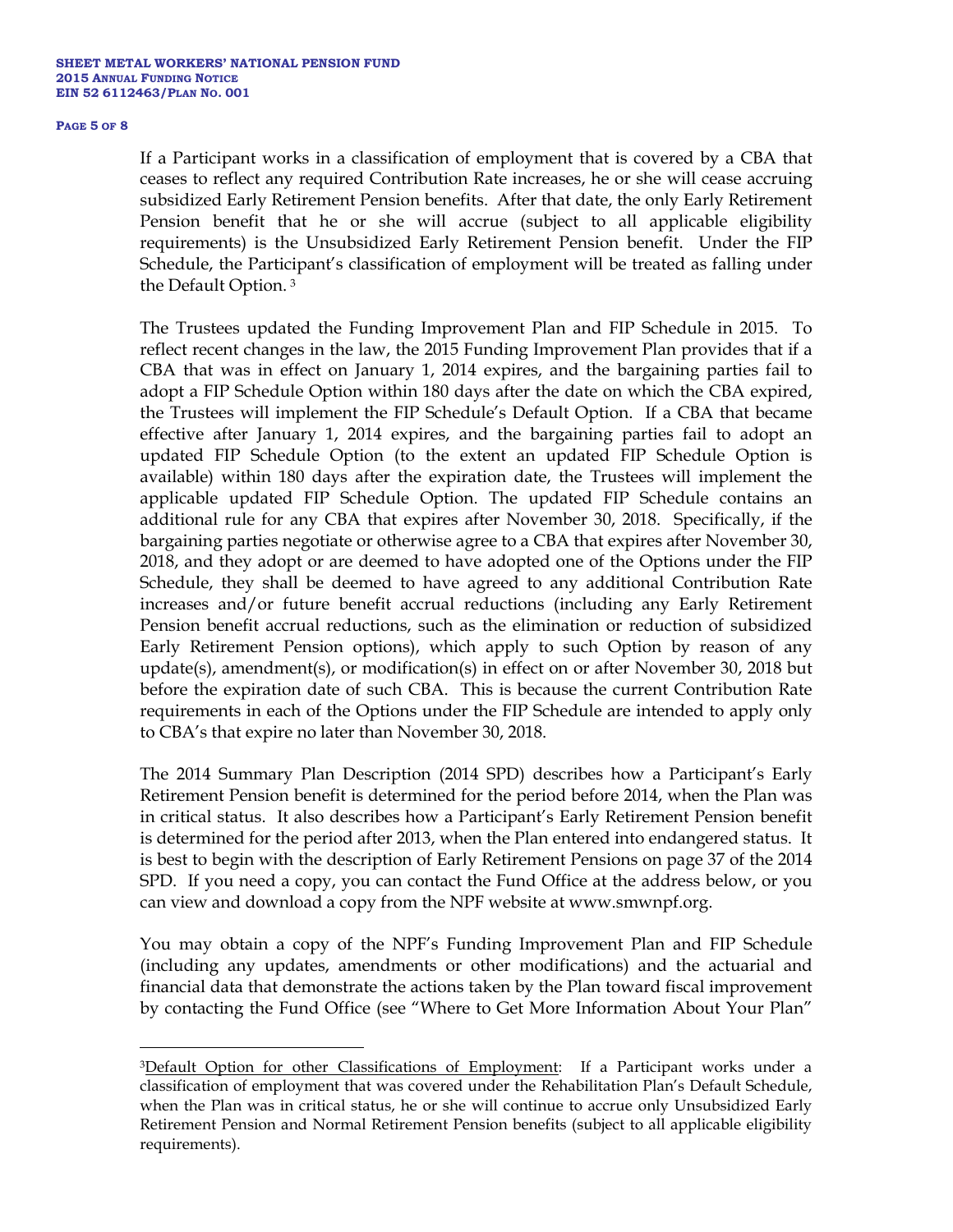#### **PAGE 6 OF 8**

below). A copy of the most recent Funding Improvement Plan and FIP Schedule (as well as future updates) may also be viewed on the NPF's website at [www.smwnpf.org.](http://www.smwnpf.org/)

NOTE: In 2016, the Plan's actuary certified that the Plan continues to be in endangered status. Enclosed with this Annual Funding Notice is the Notice of Endangered Status for 2016, advising you that the NPF is in endangered status for the 2016 Plan Year.

### **Participant and Beneficiary Information**

The total number of participants and beneficiaries covered by the Plan as of the Plan's valuation date (January 1, 2015) was 135,234. Of this number: (i) 54,319 were current employees; (ii) 34,364 were retired or no longer working for the employer and have a right to future benefits; (iii) 46,551 were retired and receiving benefits (or had their benefit payments suspended) (including 38,133 classified as pensioners and 8,418 as beneficiaries).

### **Funding & Investment Policies**

Every pension plan must have a procedure to establish a funding policy for plan objectives. A funding policy relates to how much money is needed to pay promised benefits. For the 2015 Plan Year, the funding policy, in general terms, is to meet the benchmarks required for plans in endangered status through the implementation of the Funding Improvement Plan and FIP Schedule.

Pension plans also have investment policies. Once money is contributed to the Plan, the money is invested by Plan officials called fiduciaries. Specific investments are made in accordance with the Plan's investment policy. Generally speaking, an investment policy is a written statement that provides the fiduciaries that are responsible for plan investments with guidelines or general instructions concerning various types or categories of investment management decisions. The investment policy of the Plan is adopted by the Trustees, but the discretionary authority to allocate and invest the vast majority of the Plan's assets has been delegated to an "Investment Manager" within the meaning of ERISA. In summary, the investment policy states that the Plan's objective is for the Investment Manager to obtain a long-term annualized rate of return (net of fees) equal to the Plan's assumed actuarial rate of return, which currently is 7.5%.

The Plan's assets were allocated among the following categories of investments, as of the end of the 2015 Plan Year. These allocations are percentages of total assets:

| <b>Asset Allocations</b>          | <b>Percentage:</b> |  |
|-----------------------------------|--------------------|--|
| <b>Stocks</b>                     | 45.8%              |  |
| Investment grade debt instruments | 14.2%              |  |
| High-yield debt Instruments       | 3.8%               |  |
| Real estate                       | 4.3%               |  |
| Other                             | 31.9%              |  |
|                                   |                    |  |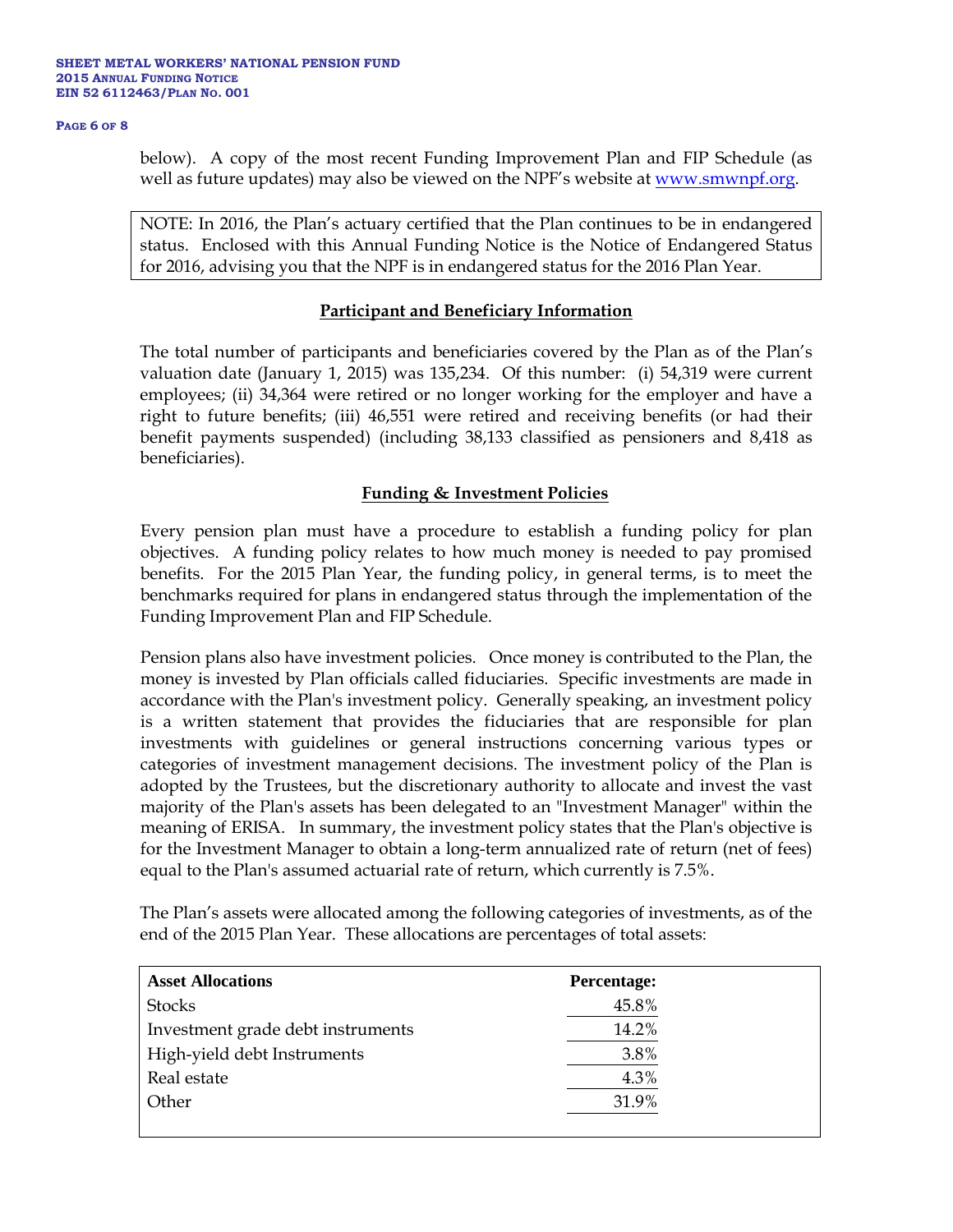**PAGE 7 OF 8**

## **Right to Request a Copy of the Annual Report**

Pension plans must file annual reports with the US Department of Labor. The report is called the "Form 5500." These reports contain financial and other information. You may obtain an electronic copy of your Plan's annual report by going to www.efast.dol.gov and using the search tool. Annual reports also are available from the US Department of Labor, Employee Benefits Security Administration's Public Disclosure Room at 200 Constitution Avenue, NW, Room N-1513, Washington, DC 20210, or by calling 202.693.8673. Or you may obtain a copy of the Plan's annual report by making a written request to the Fund Office. Annual reports do not contain personal information, such as the amount of your accrued benefit. You may contact your plan administrator if you want information about your accrued benefits. Your plan administrator is identified below under "Where To Get More Information."

## **Summary of Rules Governing Insolvent Plans**

Federal law has a number of special rules that apply to financially troubled multiemployer plans that become insolvent, either as ongoing plans or plans terminated by mass withdrawal. The Board of Trustees, as the NPF's plan administrator, is required by law to include a summary of these rules in the annual funding notice. A plan is insolvent for a plan year if its available financial resources are not sufficient to pay benefits when due for that plan year. An insolvent plan must reduce benefit payments to the highest level that can be paid from the plan's available resources. If such resources are not enough to pay benefits at the level specified by law (see "Benefit Payments Guaranteed by the PBGC," below), the plan must apply to the PBGC for financial assistance. The PBGC will loan the plan the amount necessary to pay benefits at the guaranteed level. Reduced benefits may be restored if the plan's financial condition improves.

A plan that becomes insolvent must provide prompt notice of its status to participants and beneficiaries, contributing employers, labor unions representing participants, and PBGC. In addition, participants and beneficiaries also must receive information regarding whether, and how, their benefits will be reduced or affected, including loss of a lump sum option.

### **Benefit Payments Guaranteed by the PBGC**

The maximum benefit that the PBGC guarantees is set by law. Only benefits that you have earned a right to receive and that cannot be forfeited (called vested benefits) are guaranteed. There are separate insurance programs with different benefit guarantees and other provisions for single-employer plans and multiemployer plans. Your Plan is covered by PBGC's multiemployer program. Specifically, the PBGC guarantees a monthly benefit payment equal to 100 percent of the first \$11 of the Plan's monthly benefit accrual rate, plus 75 percent of the next \$33 of the accrual rate, times each year of credited service. The PBGC's maximum guarantee, therefore, is \$35.75 per month times a participant's years of credited service.